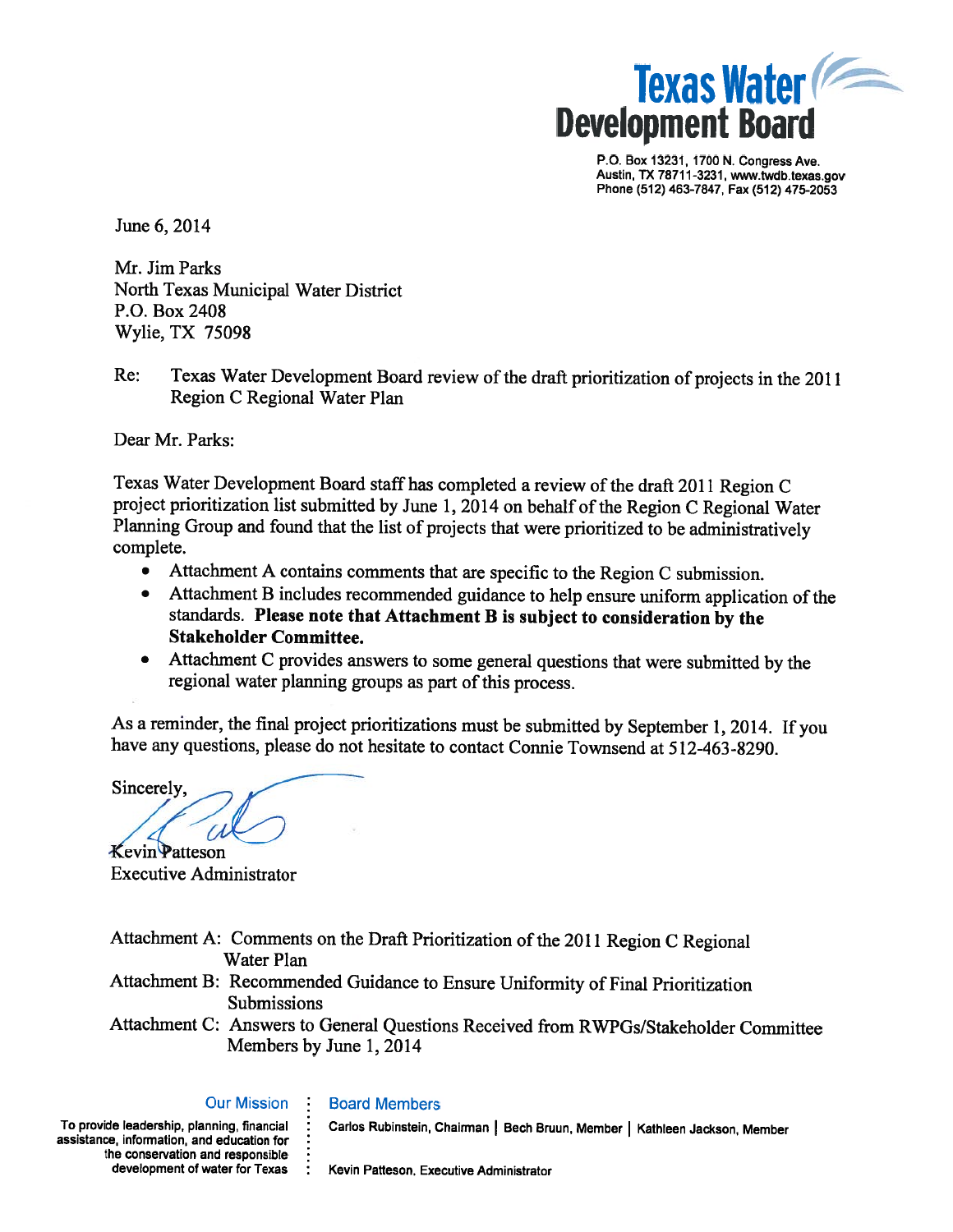# **ATTACHMENT A**

# Comments on the Draft Prioritization of the 2011 Region C Regional Water Plan

- A. Please consider adjusting the prioritization scores in accordance with all the recommended guidance in Attachment B for the final prioritization submission. Note that Attachment B is a draft document provided by TWDB that is subject to the HB4 Stakeholder **Committee's discretion.** Attachment B is being provided to the HB4 Stakeholder Committee for their consideration and possible use.
- B. It appears that the assumptions/methodology used by the regional water planning group (RWPG) to score projects under uniform standard 3C were not applied consistently to all projects. The assumption for uniform standard 3C states that "all projects should receive a 'Yes' answer. However, Project C310 (Hickory Creek SUD, Additional Woodbine Aquifer -Existing wells) was scored as "No". Please apply assumptions/methodologies consistently to all projects for each uniform standard in the final prioritization submission.
- C. Please see guidance item number 1 in Attachment B of this comment letter.
- D. Please see guidance item number 8 in Attachment B of this comment letter.
- E. Please see guidance item number 9 in Attachment B of this comment letter.
- F. Please see guidance item number 12 in Attachment B of this comment letter.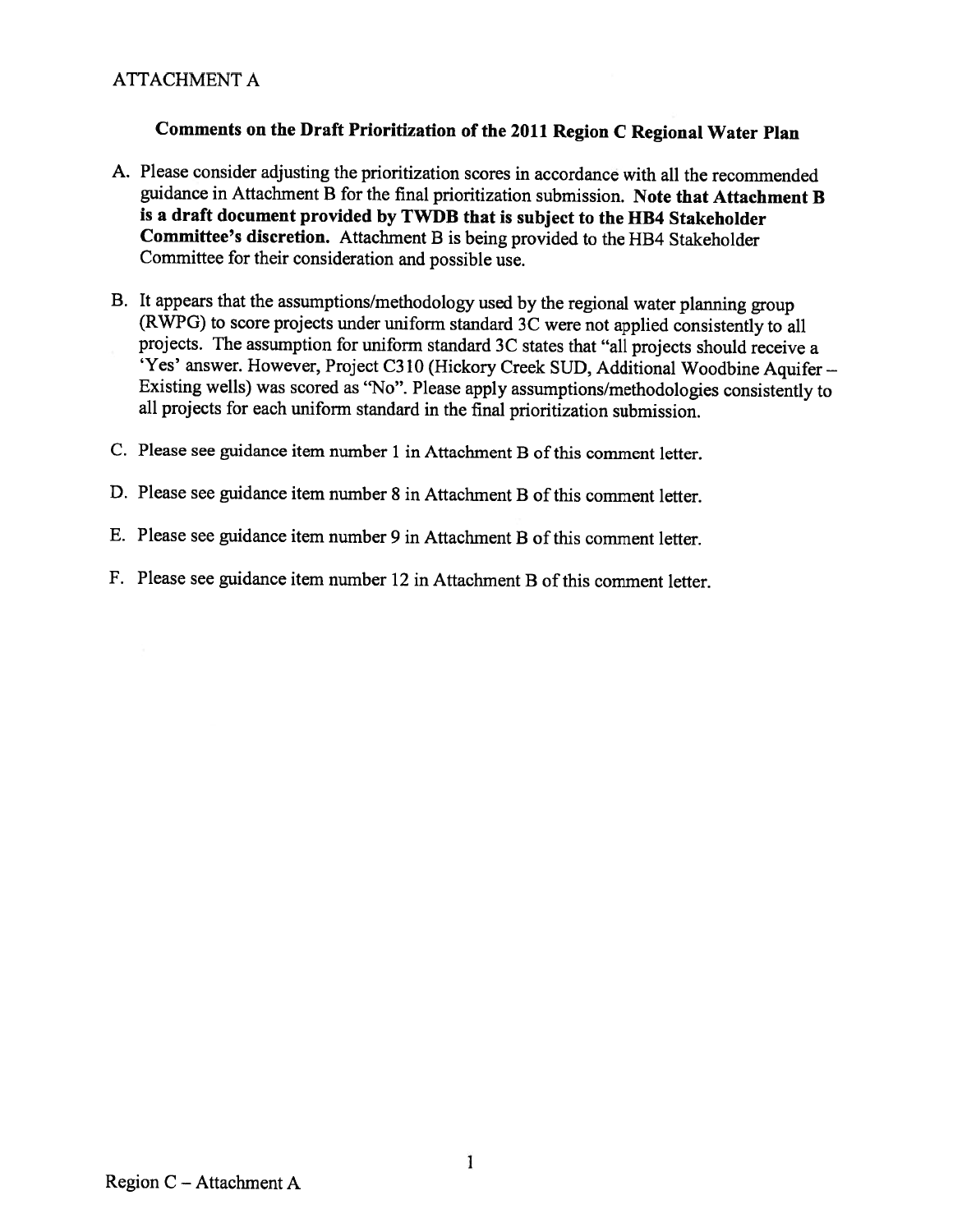### **Recommended Guidance to Ensure Uniformity of Final Prioritization Submissions**

The following guidance is being offered to assist the Stakeholder Committee and RWPGs to achieve an acceptable degree of uniformity in the application of the uniform standards adopted by the stakeholder committee and approved by TWDB on December 5, 2013. This guidance was developed based on: a generic interpretation of the language of the uniform standards; the limits of the information contained within 2011 regional water plans; the time and resources available to the RWPGs; and with an acknowledgement of the flexible nature of the prioritization process moving forward. This guidance is strictly limited to recommending how the existing uniform standards should be applied within the confines of their existing scope as adopted by the Stakeholder Committee. **This guidance does not attempt to address any overall concerns about the uniform standards themselves or matters not currently taken into consideration by the uniform standards.** 

**This guidance is subject to the Stakeholder Committee's discretion. Coordinate with your Stakeholder Committee representative before applying these guidelines.** 

## **RECOMMENDED GUIDANCE FOR APPLYING THE UNIFORM STANDARDS**

### 1. **GENERAL - Grouping Projects for Scoring**

**Guidance:** *(As indicated in previous guidance provided on October 9, 2013)*  Projects cannot be bundled if they are considered separate projects and are presented as such in the regional plans and will or can be implemented separately. For example, two groundwater well projects that would serve two different entities and are entirely separate physically shouldn't be prioritized together. **The reason for this is that each project could be built independently and there would not be a single borrower to implement those two projects.** Moreover, with separate entities, the projects may receive different scoring under the criteria specified by House Bill (HB) 4 due to entity-specific circumstances (e.g., decade of need, availability of water rights, cost-effectiveness, taking into consideration the expected unit cost). In instances when it is appropriate to bundle projects for scoring, please leave all the associated project line items in place (with their shared prioritization scores) and clearly note in the final submission where this occurred and which projects were related to each other.

## 2. **GENERAL – Tie-breakers**

**Background:** There are likely to be some ties in scoring projects at the regional level. **Guidance:** In order to ensure uniformity in applying the uniform standards across all 16 regions, RWPGs should not introduce new variability into the scoring of projects by developing regional tie-breaking criteria. Ties at the regional level may not remain after a state-level prioritization.

#### 3. **GENERAL – SWIFT funding category "flags"**

**Background:** The Stakeholder Committee included flags in the Uniform Standards document to allow RWPGs to indicate potential funding categories. **Guidance:** These labels will not affect funding opportunities or priorities of projects requesting funding from TWDB. TWDB will determine what categories of funding each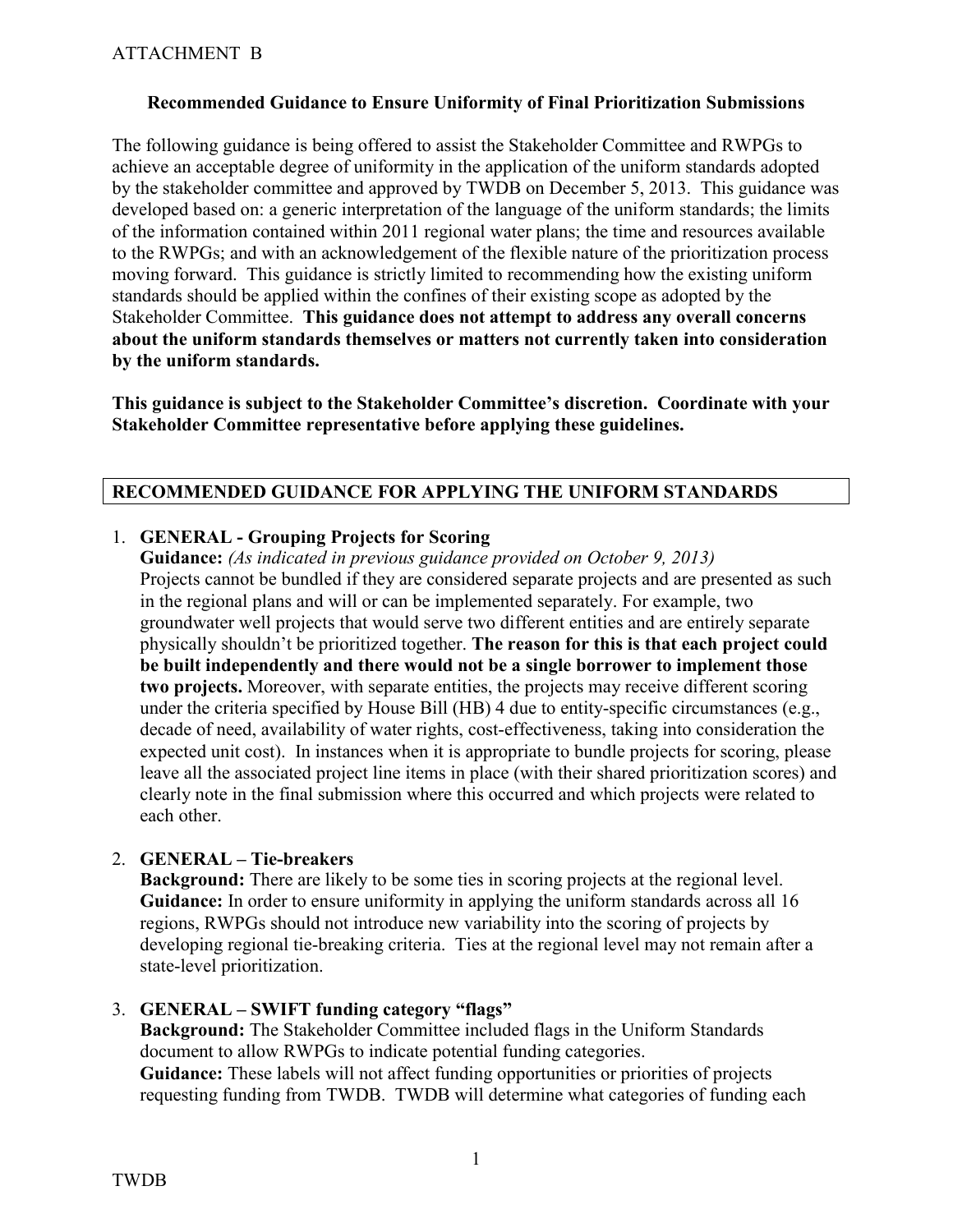project will qualify for at the time that funding applications are submitted, regardless of these flags.

## 4. **Uniform Standard 1A -** *What is the decade the RWP shows the project comes online?* **Background:** (The choices for response to standard 1A include only the planning decades 2010-2060.)

**Guidance:** All the regional water plans present water supply information in the common form of the 2010-2060 planning decades. The online date of a project is the earliest planning decade presented in the published regional water plan in which there is a water supply volume shown, regardless of the date of water needs of any participants. A project that has zero supply shown for the 2010 decade, for example, could not be considered online in 2010 since there is not a supply volume in the 2010 decade. (Note that the online date of a project cannot be changed from what is in the regional water plan without a formal regional water plan amendment.)

## 5. **Uniform Standard 1B -** *In what decade is initial funding needed?*

**Background:** There were questions about how to determine the score if there was no response to the Infrastructure Financing Survey or other information in the published plan regarding a date that initial funding will be needed. Several standards (including 1B, 2B and 2C) include a footnote indicated by a double asterisk that states: *"\*\* indicates that additional data may have to be collected by RWPG in order to score projects."* Guidance: The footnote (\*\*) suggests that not all the uniform standard scores would be based on water plan information obtained at a single, common point in time (e.g., from 2011). Data sources for this score should be limited as much as possible to the published plan and Infrastructure Financing Survey responses (data provided by TWDB). In the absence of information directly related to the 2011 regional water plans, the RWPG should seek other published information and, in the absence of published information, the RWPG should apply a reasonable and consistent assumption for all project types. In any case, the decade that funding is needed should never be later than the decade the project comes online.

## 6. **Uniform Standards (2A-C):**

**2A -** *What supporting data is available to show that the quantity of water needed is available?*

**2B -** *If necessary, does the sponsor hold necessary legal rights, water rights and/or contracts to use the water that this project would require?*

**2C -** *What level of engineering and/or planning has been accomplished for this project? (Points based on progress on scientific data collection, stage of studies and design)*

**Background:** There were questions about whether the scoring had to be based on conditions at the time of the plan (adoption) or current conditions. Several uniform standards (including 2B and 2C ) include a footnote indicated by a double asterisk that states: *"\*\* indicates that additional data may have to be collected by RWPG in order to score projects."*

**Guidance:** The addition of a new project through an amendment, for example, will likely require scoring the additional project based on currently available information. Therefore, we recommend currently available information whenever possible. Because the regional project prioritizations are not considered part of the regional water plans, they may be updated by the RWPGs in the future (e.g., if the uniform standards are modified). The effort and frequency with which RWPGs acquire updated information and update their regional water plan prioritizations is for each RWPG to determine.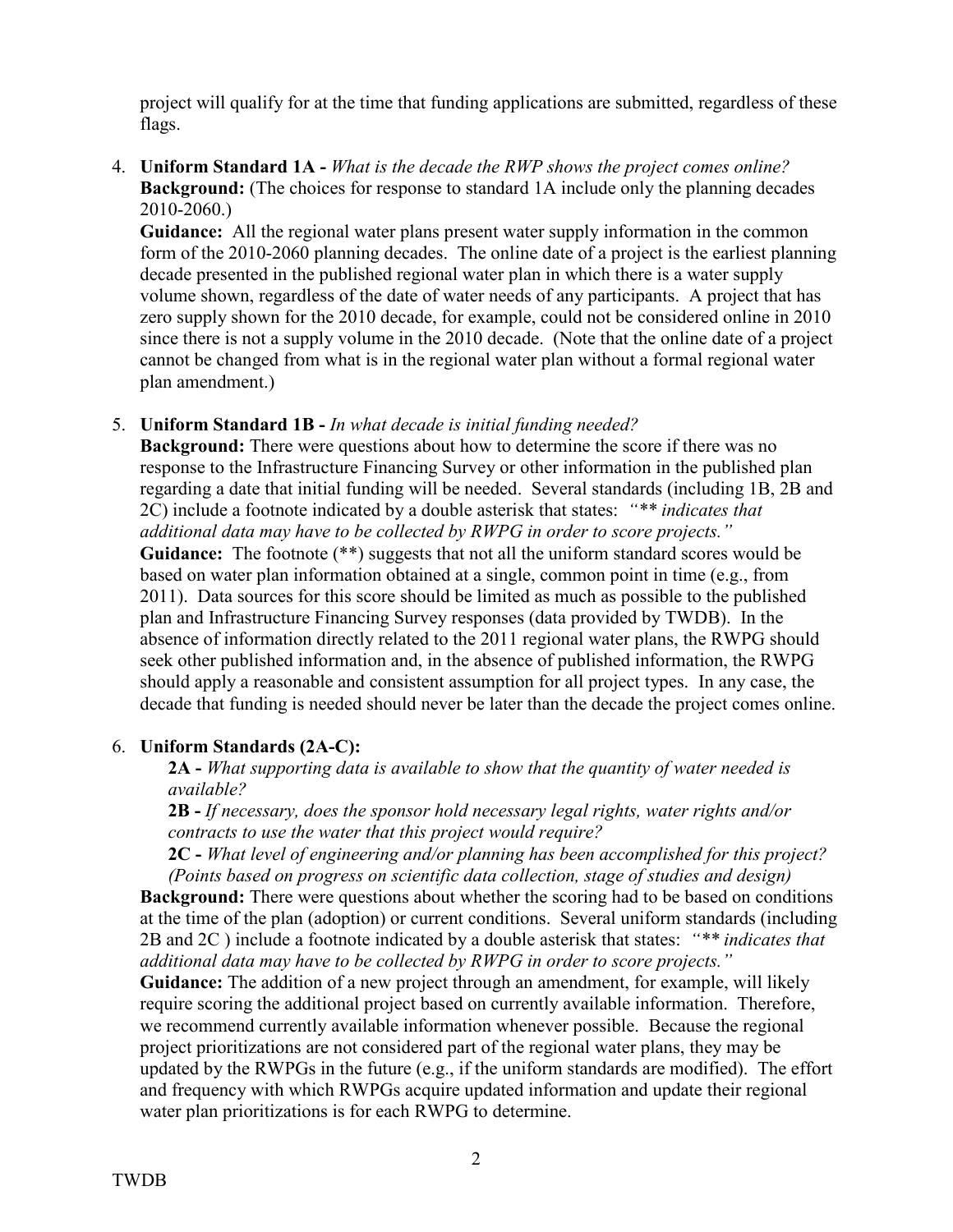7. **Uniform Standard 2D -** *Has the project sponsor requested (in writing for the 2016 Plan) that the project be included in the Regional Water Plan?*

**Background:** There were questions about whether the parenthetical statement regarding requests in writing was relevant to prioritizations of the 2011 regional water plans. **Guidance:** The parenthetical should be ignored when prioritizing the 2011 regional water plans.

# 8. **Uniform Standards (3A and B):**

**3A -** *In the decade the project supply comes online, what is the % of the WUG's (or WUGs') needs satisfied by this project?*

**3B** - *In the final decade of the planning period, what is the % of the WUG's (or WUGs') needs satisfied by this project?*

**Background:** The basis for obtaining points in these standards is meeting a percentage of identified water needs in the plans.

## **Guidance:**

- If the entities served by a strategy in the plan have no needs in a decade of interest, that strategy would not be meeting any water needs and should therefore score zero points.
- County-wide water user groups are considered a single water user group for the purpose of applying this standard.
- 9. **Uniform Standard 3C** *Is this project the only economically feasible source of new supply for the WUG, other than conservation?* **Guidance:**

- Since this particular uniform standard developed by the stakeholder committee does not directly consider conservation for scoring under this criteria, conservation would always score zero points based on the language.
- For projects that are the only economically feasible strategy other than conservation *for at least one of the WUGs served by the project* (in the case of a project sponsored by a wholesale water supplier and that serves multiple WUGs) it should score five points.

# 10. **Uniform Standard 3D** *- Does the project serve multiple WUGs?*

# **Guidance:**

- A wholesale water provider project will only score 5 points if the water plan data indicates that multiple water user groups rely on the project.
- County-wide water user groups are considered a single water user group for the purpose of applying this standard.
- Water user groups split by river basin and/or regional water planning area are considered a single water user for the purpose of applying this standard.
- 11. **Uniform Standard 4B** *Does the volume of water supplied by the project change over the regional water planning period?*

**Guidance:** Standard applies only to the associated "regional water planning period" (i.e., 2010 to 2060)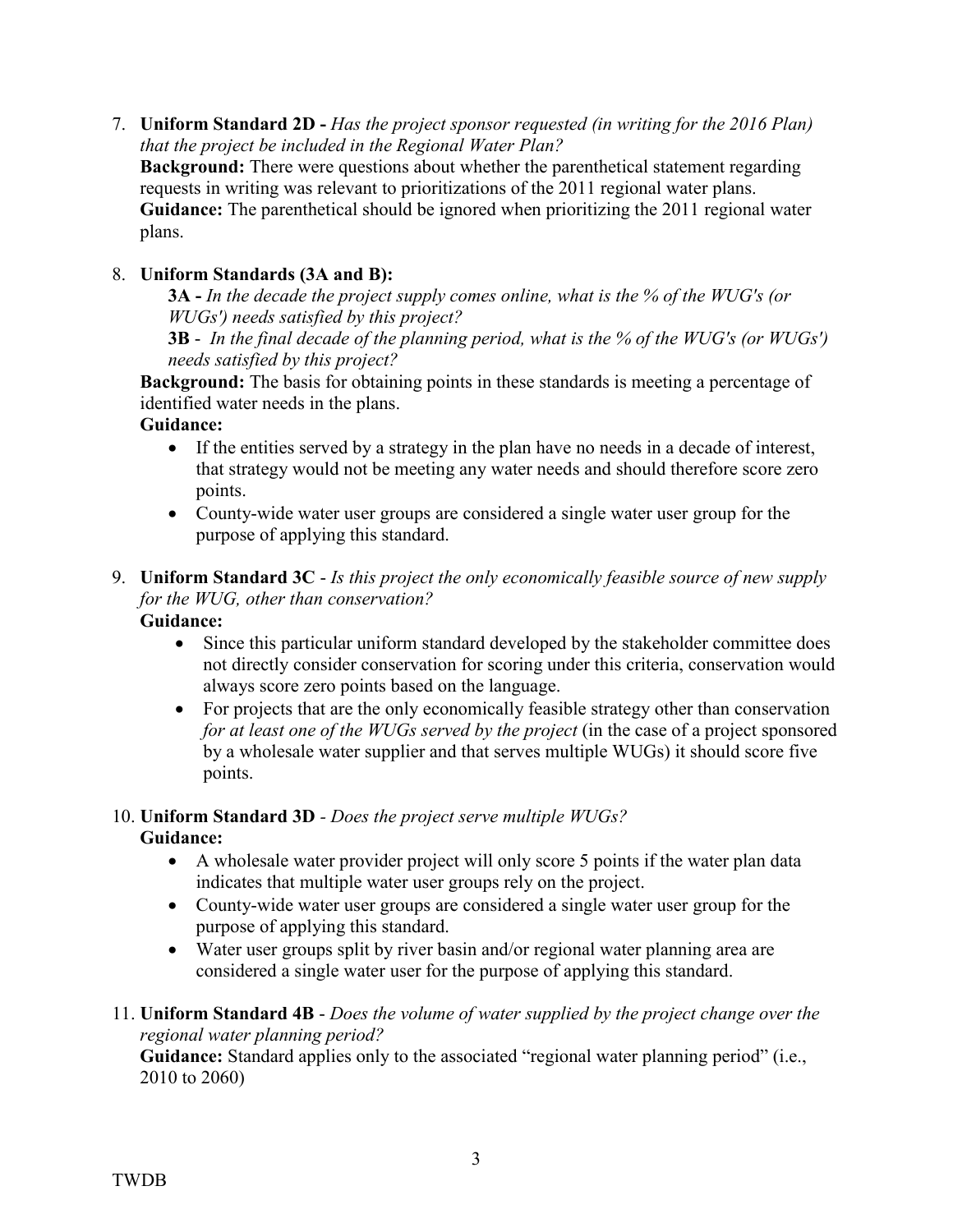12. **Uniform Standard 5A** - *What is the expected unit cost of water supplied by this project compared to the median unit cost of all other recommended strategies in the region's current RWP? (Project's Unit Cost divided by the median project's unit cost)*

**Background:** There were questions about a) whether strategies with zero unit costs should be included in the calculation, and b) which decade should be used as the basis for the calculation when determining the cost of the project relative to the median unit cost of all the recommended strategies.

# **Guidance:**

- The unit cost of all projects, including those with zero capital costs, should be included in the calculation of the median unit costs of projects in a regional water plan.
- The unit cost should be calculated using the first decade online unit cost of the project of interest relative to the median of the first decade online unit costs of all recommended strategies.

*≈*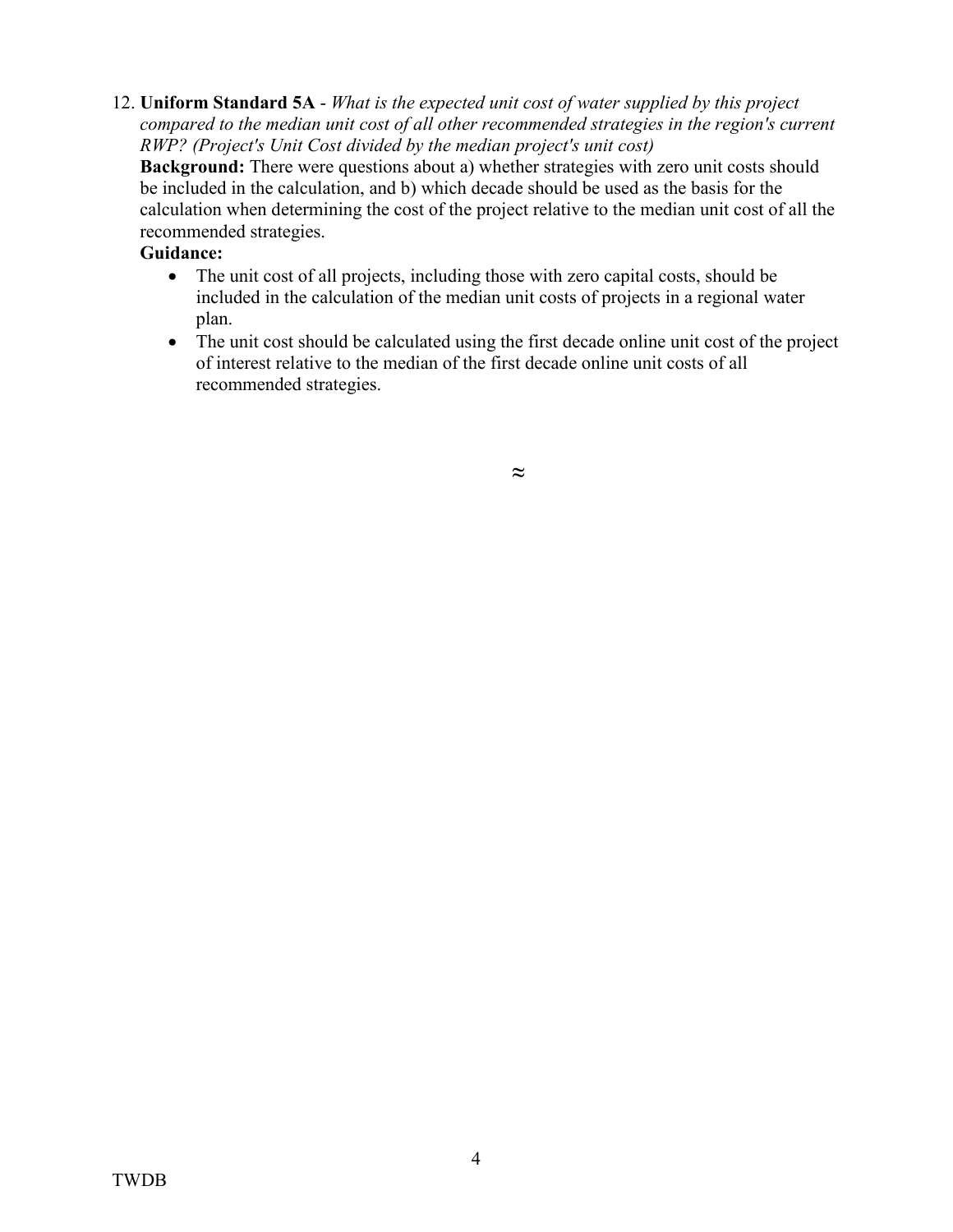# ATTACHMENT C

### **Answers to General Questions Received from RWPGs/Stakeholder Committee Members by June 1, 2014**

Below are questions and associated answers to some general questions related to the overall process, some of which had been previously addressed.

**1. Q: When there is a data error in the 2012 plan, should the project be scored on erroneous information? Or is there a mechanism for dealing with these data errors other than going through a revision of the plan?**

*A: The projects in each regional water plan must be scored based on the information in the associated, adopted regional water plan. If a RWPG decides that information in its regional water plan is incorrect it may need to amend its plan or to request publication of an errata in order to modify information that may change a project's prioritization.*

**2. Q: Does the project list [provided by TWDB based on the state water planning database] for prioritization include split WUGs?**

*A: No – the project lists provided by TWDB for each region include whole entity sponsors. (Splitting WUGs would have created redundant sponsor-project line items.)*

### **3. Q: Can projects be grouped across regions?**

*A: As stated in response number three in the October 9, 2013 "Answers to Questions Received from the House Bill 4 Prioritization Stakeholder Committee Members" projects may be bundled to reflect project development and the associated borrowers. In this particular case, both regions could present the same score for the shared project if that project would be implemented simultaneously in both regions. An associated comment should be placed in the list submitted by the region to TWDB identifying that the project was bundled across regions.*

**4. Q: If a WMS serving the Region X plan has all of the associated capital costs presented in the Region Y plan, can Region X use the capital [associated unit costs] from the Region Y plan? Or use \$0 as their share of the cost as reflected in the plan?** *A: See previous answer. Capital costs should remain associated with the listed sponsor of the project and cannot be associated with a different entity for the purposes of prioritizations.* 

#### **5. Q: Does DB12 [state water plan database] data have to be used?**

*A: Date entered by RWPGs into the state water planning database was required to be based directly on the regional water plans. There should not be significant differences between the data in the regional water plan document and DB12. If there is a specific discrepancy, RWPGs should base their prioritization on the published regional water plan data but should clearly note in their submission to TWDB, in each case, where this occurred. Each occurrence may require follow-up by the RWPG to correct their data in DB12 and may also require issuing a RWPG-approved errata to their 2011 regional water plan.*